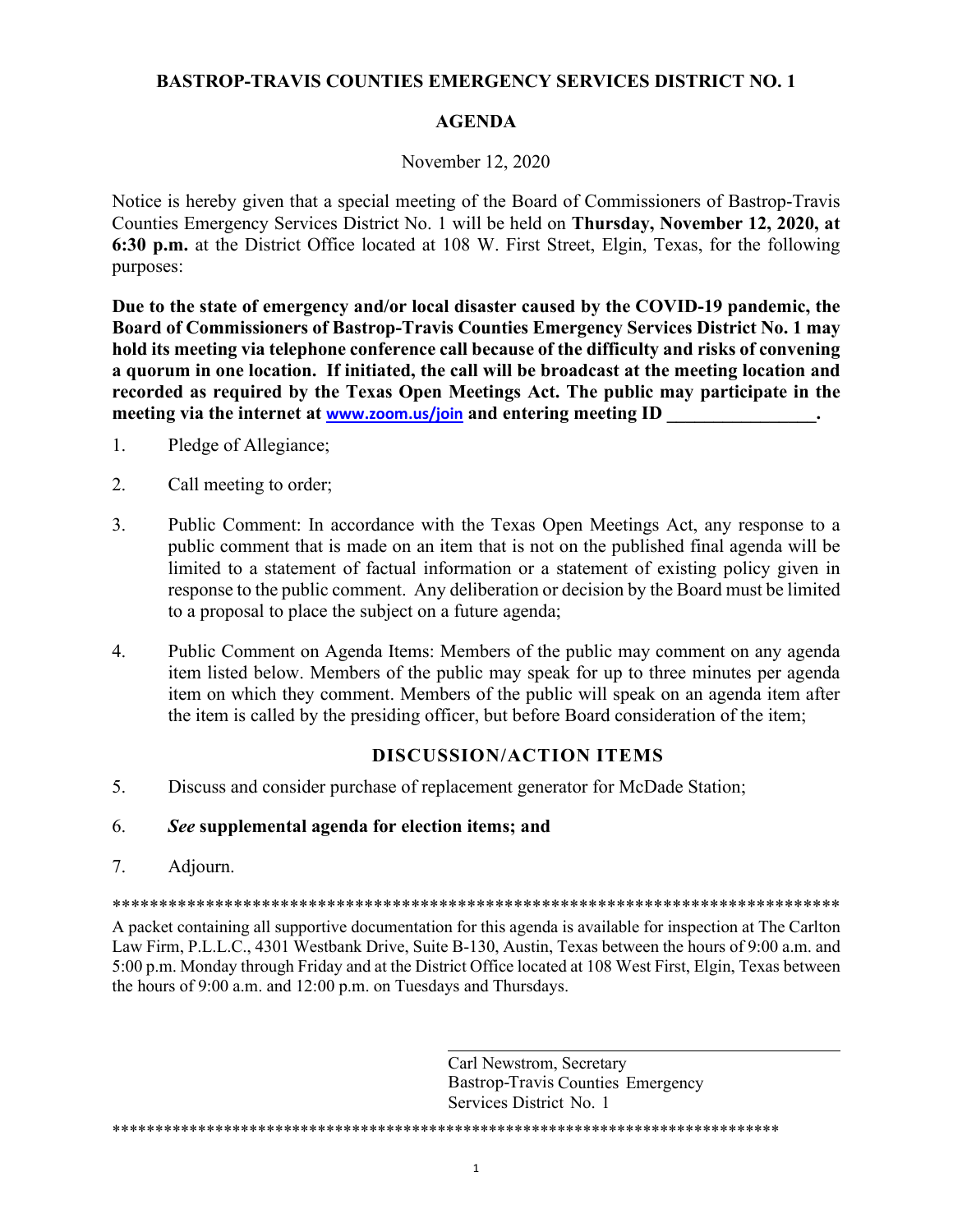Bastrop-Travis Counties Emergency Services District No. 1 is committed to compliance with the Americans with Disabilities Act. Reasonable modifications and equal access to communications will be provided upon request. Please call Carl Newstrom, Secretary for Bastrop-Travis Counties Emergency Services District No. 1, at (512) 281-5330 for information. Hearing impaired or speech disabled persons equipped with telecommunication devices for the deaf may utilize the statewide Relay Texas Program by dialing 7-1-1 or 1-800-735-2988.

The Board may retire to Executive Session any time between the meeting's opening and adjournment for any purpose authorized by the Texas Open Meetings Act, including but not limited to: consultation with legal counsel (Section 551.071 of the Texas Government Code); personnel matters (Section 551.074); discussion of real estate acquisition (Section 551.072); discussion regarding a prospective gift to the District (Section 551.073); and/or deliberation regarding security devices or security audits (Section 551.076). Action, if any, will be taken in open session.